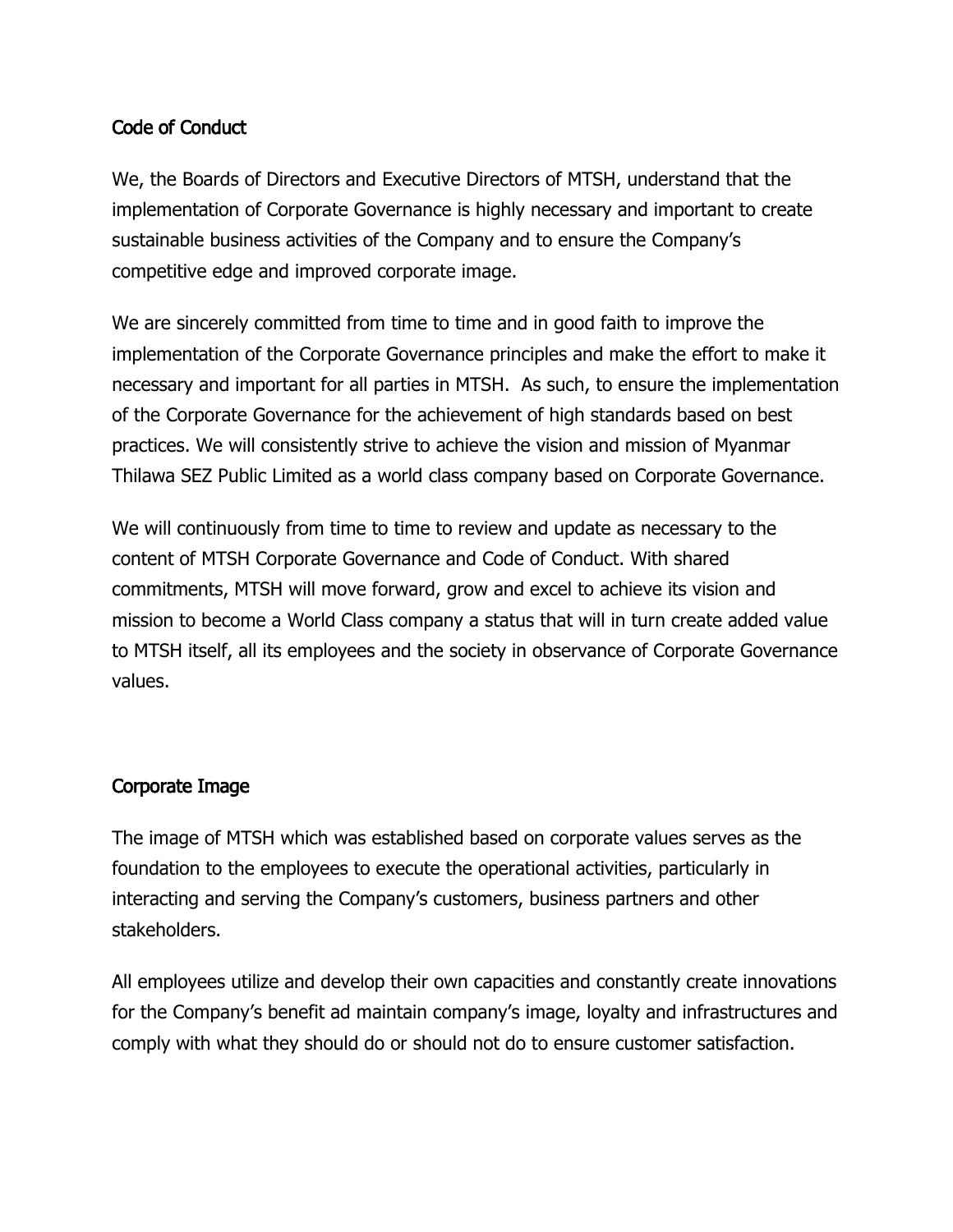# MTSH Internal Control

Develop an effective functional internal control system to protect corporate assets and investments, and secure consistent implementation of Corporate Governance.

Ensure that information or data managed and reported are accurate, reliable, timely, consistent and useful for all parties, and as regulated by prevailing policies, procedures, rules and laws and regulations.

Carry out regular and periodic audits, evaluations and consultations regarding the capacities, effectiveness, consistency and quality of work of the operational management of MTSH.

### Protecting Company's Assets

MTSH assets include tangible (buildings, money, equipment and system information technology) and intangible (intellectual property rights, trade secrets, inventions, business and technical information of sensitive nature, computer application programs, business and production knowledge and expertise) assets to be utilized properly and according to the authority given by the management.

MTSH's assets cannot be used for personal benefit. All transactions should be approved by the management taking into account the delegation authority, review processes, and internal approval procedures.

#### Compliance with Laws & Regulations

In all business undertakings, the Company will always encourage compliance with applicable laws and regulations and the principles of a sound corporation as part of the effort to be a good Corporate Citizen and a responsible agent of economic growth.